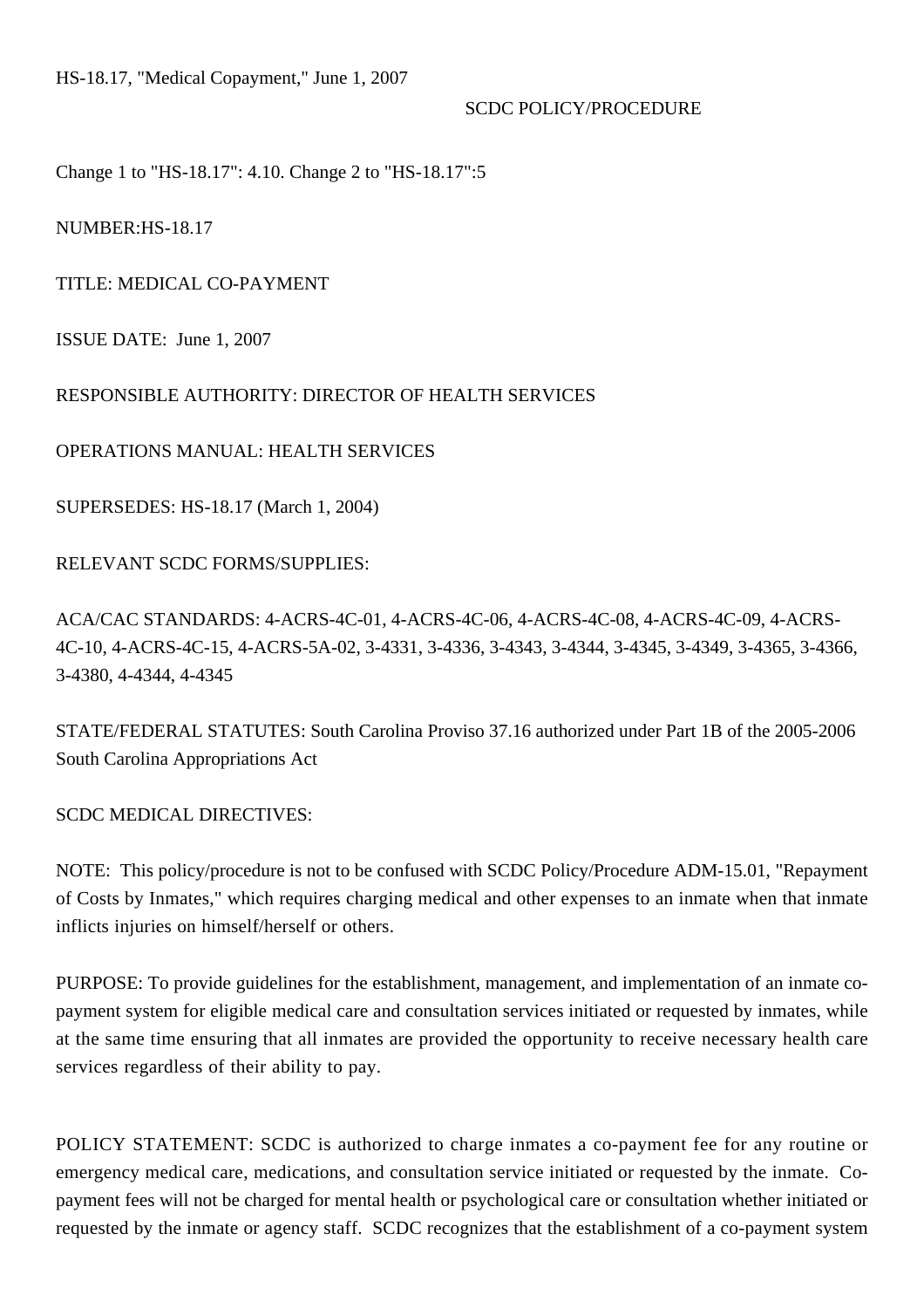does not diminish its responsibility to provide inmates the opportunity to access necessary health care services regardless of their inability to pay.

## TABLE OF CONTENTS

# 1. [ESTABLISHMENT OF CO-PAYMENT FEES AND NOTIFICATIONS](#1.%20ESTABLISHMENT%20OF%20CO-PAYMENT%20FEES%20AND%20NOTIFICATIONS:) 2. [APPLICABILITY OF CO-PAYMENT FEES](#2.%20APPLICABILITY%20OF%20CO-PAYMENT%20FEES:) 3. [LIST OF MEDICAL SERVICES FOR WHICH THE INMATE WILL BE CHARGED A MEDICAL](#3.%20LIST%20OF%20MEDICAL%20SERVICES%20FOR%20WHICH%20THE%20INMATE%20WILL%20BE%20CHARGED%20A%20MEDICAL%20CO-PAYMENT%20FEE(S):) [CO-PAYMENT FEE\(S\)](#3.%20LIST%20OF%20MEDICAL%20SERVICES%20FOR%20WHICH%20THE%20INMATE%20WILL%20BE%20CHARGED%20A%20MEDICAL%20CO-PAYMENT%20FEE(S):) 4. [LIST OF MEDICAL SERVICES FOR WHICH THE INMATE WILL NOT BE CHARGED A](#4.%20LIST%20OF%20SERVICES%20FOR%20WHICH%20THE%20INMATE%20WILL%20NOT%20BE%20CHARGED%20A%20MEDICAL%20CO-PAYMENT%20FEE(S):) [MEDICAL CO-PAYMENT FEE\(S\)](#4.%20LIST%20OF%20SERVICES%20FOR%20WHICH%20THE%20INMATE%20WILL%20NOT%20BE%20CHARGED%20A%20MEDICAL%20CO-PAYMENT%20FEE(S):) 5. [PROCEDURES FOR COLLECTING CO-PAYMENT FEES](#5.%20PROCEDURES%20FOR%20COLLECTING%20CO-PAYMENT%20FEES:) 6. [INMATE GRIEVANCES](#6.%20INMATE%20GRIEVANCES:) 7. [DEFINITIONS](#7.%20DEFINITIONS:)

### SPECIFIC PROCEDURES:

## [1. ESTABLISHMENT OF CO-PAYMENT FEES AND NOTIFICATIONS:](1.%20ESTABLISHMENT%20OF%20CO-PAYMENT%20FEES%20AND%20NOTIFICATIONS:)

1.1 Responsibilities: The Director of Health Services will be responsible for recommending a co-payment fee to the Agency Director that conforms with average national trends. The Agency Director will have final approval of the co-payment fee to be established for designated medical care and consultation services. The Agency Director reserves the right to adjust the established co-payment fee at any time to conform with changes in national trends, or in state or federal statutes or legislation, or other applicable requirements. Changes to the established co-payment fee will be posted at least 30 days prior to the effective date. 1.2 Notification: Inmates will be notified of the established co-payment fee as follows:

1.2.1 Written notices will be posted in conspicuous locations throughout each SCDC facility. The notice will state the established co-payment fee and will explain the applicability of the fee to the inmate. The Director of Health Services will be responsible for the development and distribution of such notices. (4- ACRS-4C-01, 3-4331, 4-4345) [2. APPLICABILITY OF CO-PAYMENT FEES:](2.%20APPLICABILITY%20OF%20CO-PAYMENT%20FEES:)

2.1 Established co-payment fees will be applicable to all inmates incarcerated in any SCDC facility regardless of his/her indigent status. Inmates who initiate visits to medical to include routine and emergency care, medications, and consultation services are considered by the Agency to have given implied consent for the assessment of the co-payment fee. See Paragraph 3., below, for a list of services for which the inmate will be charged a co-payment fee.

4.1 Initial assessments during the reception and evaluation process, classification physicals, and transfer evaluations; (4-ACRS-4C-06, 3-4343, 3-4344, 3-4345, 4-4344)

4.2 Diagnostic tests and dressing changes;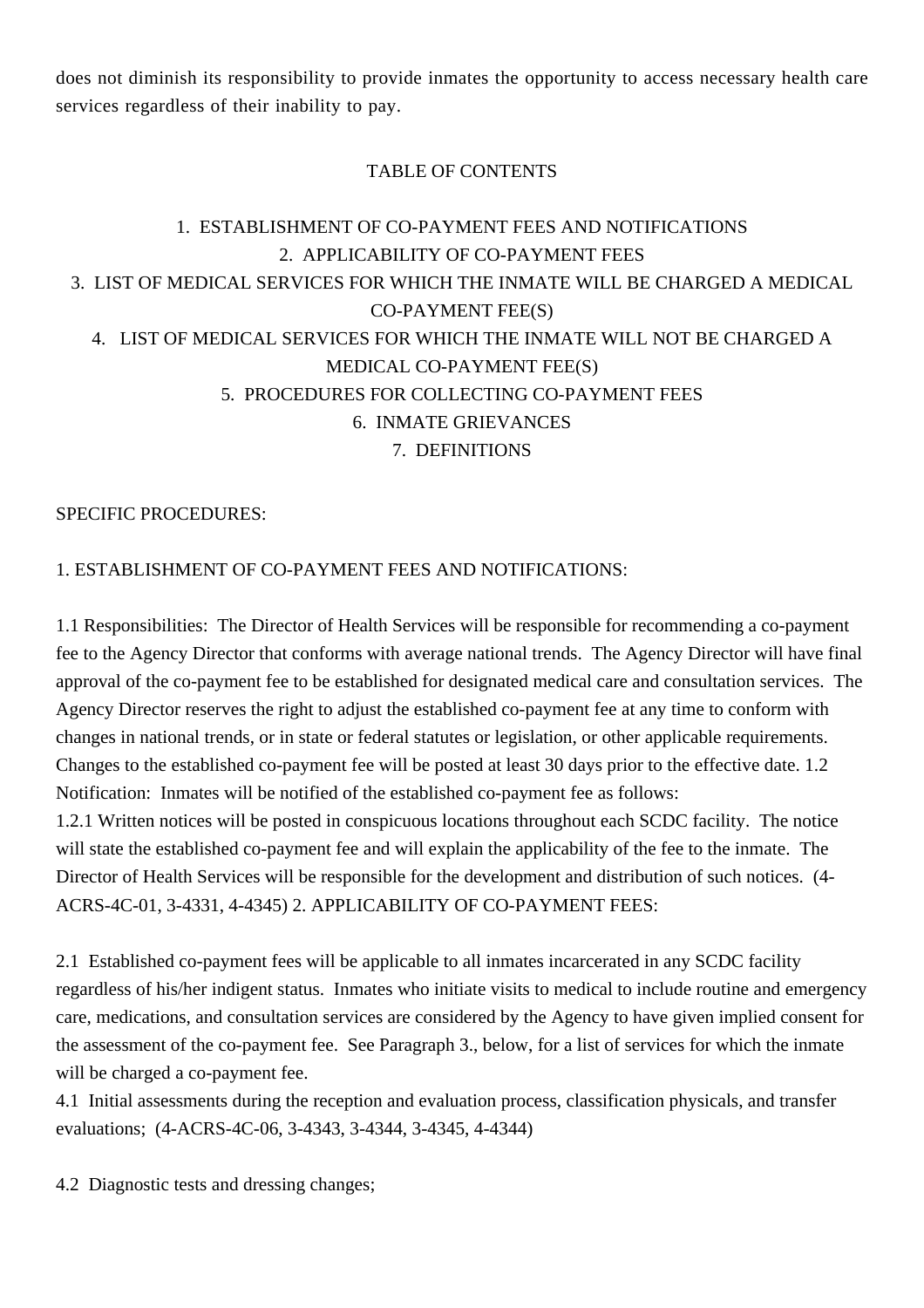4.3 Immunizations, tuberculosis (TB) testing, and other selected treatments instituted/initiated by SCDC for public health reasons; (4-ACRS-4C-08, 4-ACRS-4C-09, 4-ACRS-4C-10, 3-4365, 3-4366)

4.4 Infirmary Care;

4.5 Psychological, mental health, and social work services, to include referrals to psychiatrists; (4-ACRS-4C-15, 4-ACRS-5A-01, 3-4336, 3-4349, 3-4380, 4-4345)

4.6 Lab work and x-rays;

4.7 Written referrals from one qualified health care provider to another related to the initial medical problem; (Note: In these cases, the co-payment will only be charged for the inmate's first initiated or requested medical visit.) An inmate who requests to be seen in Medical for a dental problem will be charged for a dental encounter when seen by dental for treatment of the same problem.

4.8 Any clinical visits, to include chronic clinics, initiated by the SCDC to monitor the stated disease process on a routine basis as outlined in the Medical Directives;

4.9 Hospice care;

4.10 When an inmate is sent to medical by his/her supervisor as the result of an injury sustained on the job (e.g., institutional job, Prison Industries, etc.).This includes all follow up visits requested by Medical, and (amended by Change #1 dated July 1, 2008)

4.11 No co-payment will be charged for certain medications. A list of these medications will be developed and maintained by the Division of Health Services and will include:

• medications used exclusively for the treatment of mental disorders; unless the inmate fills the prescription and then refuses to take the medication

• selected medications which in SCDC are more frequently used to treat mental health disorders;

• medications/agents used in the treatment of Tuberculosis (TB-active or latent) (however, co-payments will be charged for medications used in the treatment of secondary illnesses/infections that may arise during the treatment of TB); and

• over the counter medications issued from the living units.

5. When the medical provider enters information into the automated system Encounter Screen, the entry will automatically assess a medical co-payment charge for the inmate based upon the code entered for the Type of Encounter. SCDC charges non-work release inmates \$3.00\$5.00 per medical encounter and \$3.00 \$5.00 per filled prescription. Work Release inmates are charged \$10.00\$12.00 per medical encounter and \$10.00\$12.00 per filled prescription, except as noted in paragraph 4 above. However, inmates will not be charged for more than three (3) prescriptions in any calendar month.(Amended by Change #2, dated January 13,2009)Inmates who do not have sufficient funds to pay for their co-payment fees will have their inmate account debited.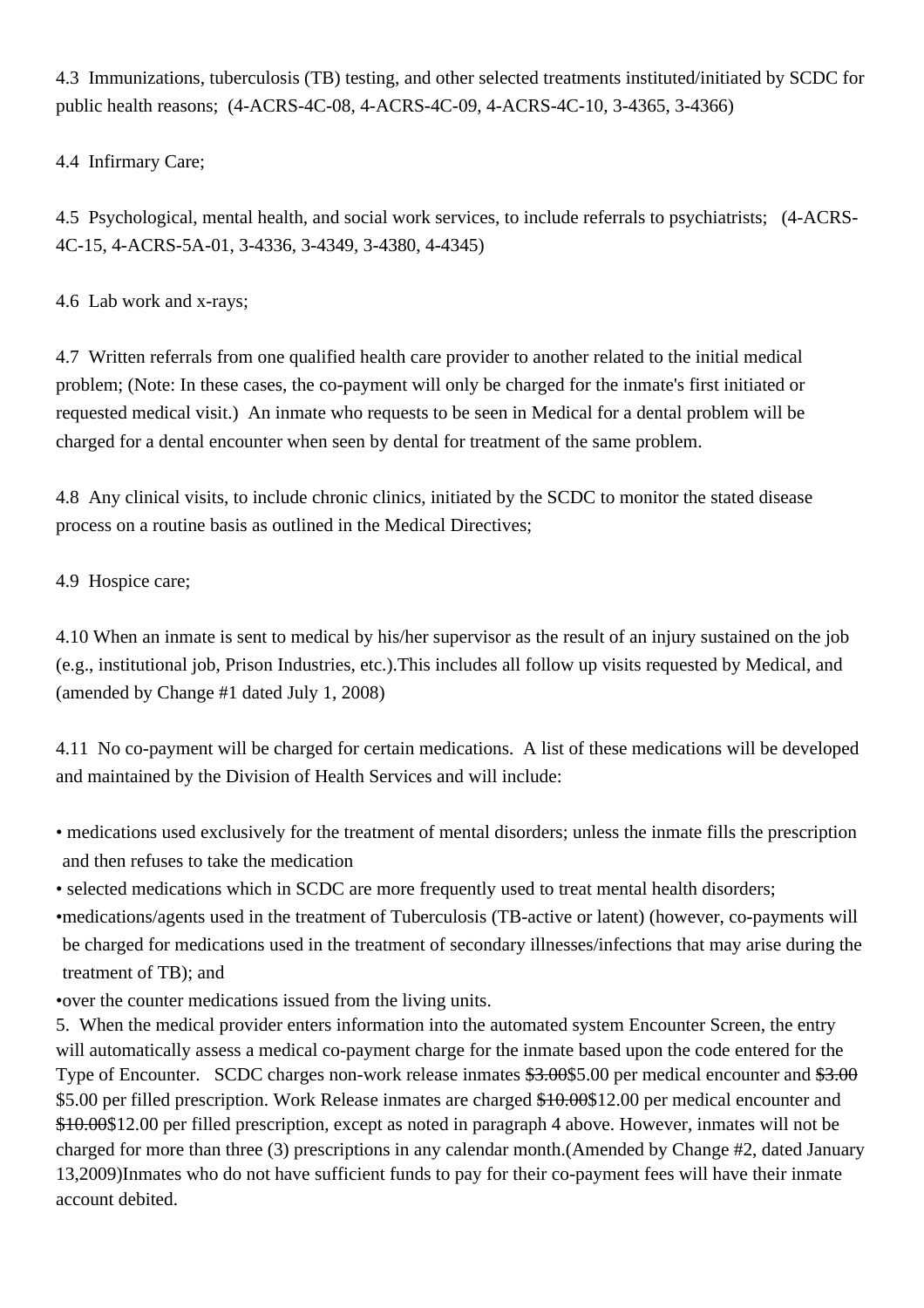[6. INMATE GRIEVANCES:T](6.%20INMATE%20GRIEVANCES:)he only medical co-payment issues that will be considered grievable are:

6.1 An allegation that the inmate was improperly assessed a medical co-payment for a medical service or medication described in Paragraph 4., "List of Medical Services for Which the Inmate Will Not be Charged a Medical Co-Payment Fee(s)."; or

6.2 An allegation that the inmate was denied access to health care or medication due to his/her inability to pay for services.

## [7. DEFINITIONS:](7.%20DEFINITIONS:)

Chronic Clinics: Any clinical visit initiated by the SCDC to monitor the stated disease process on a routine basis as outlined in the medical directives.

Co-payment Fee refers to a uniform fee approved by the Agency Director and charged to an inmate for routine and emergency medical care, medications, and consultation services either initiated or requested by the inmate.

Implied Consent refers to inmate initiated visits to medical to include routine and emergency care, medications, and consultation services.

Medical Care and/or Consultation refers to medical services initiated or requested by an inmate and provided to the inmate by a qualified health care provider.

Qualified Health Care Provider refers to any SCDC employed or contracted physician, physician's extender or assistant, dentist, nurse practitioner, registered nurse (RN), licensed practical nurse (LPN), and optometrist. For the purposes of this policy/procedure, mental health, psychological, and social work providers are excluded from this definition.

 s/Jon E. Ozmint, Director ORIGINAL SIGNED COPY MAINTAINED IN THE DIVISION OF POLICY DEVELOPMENT.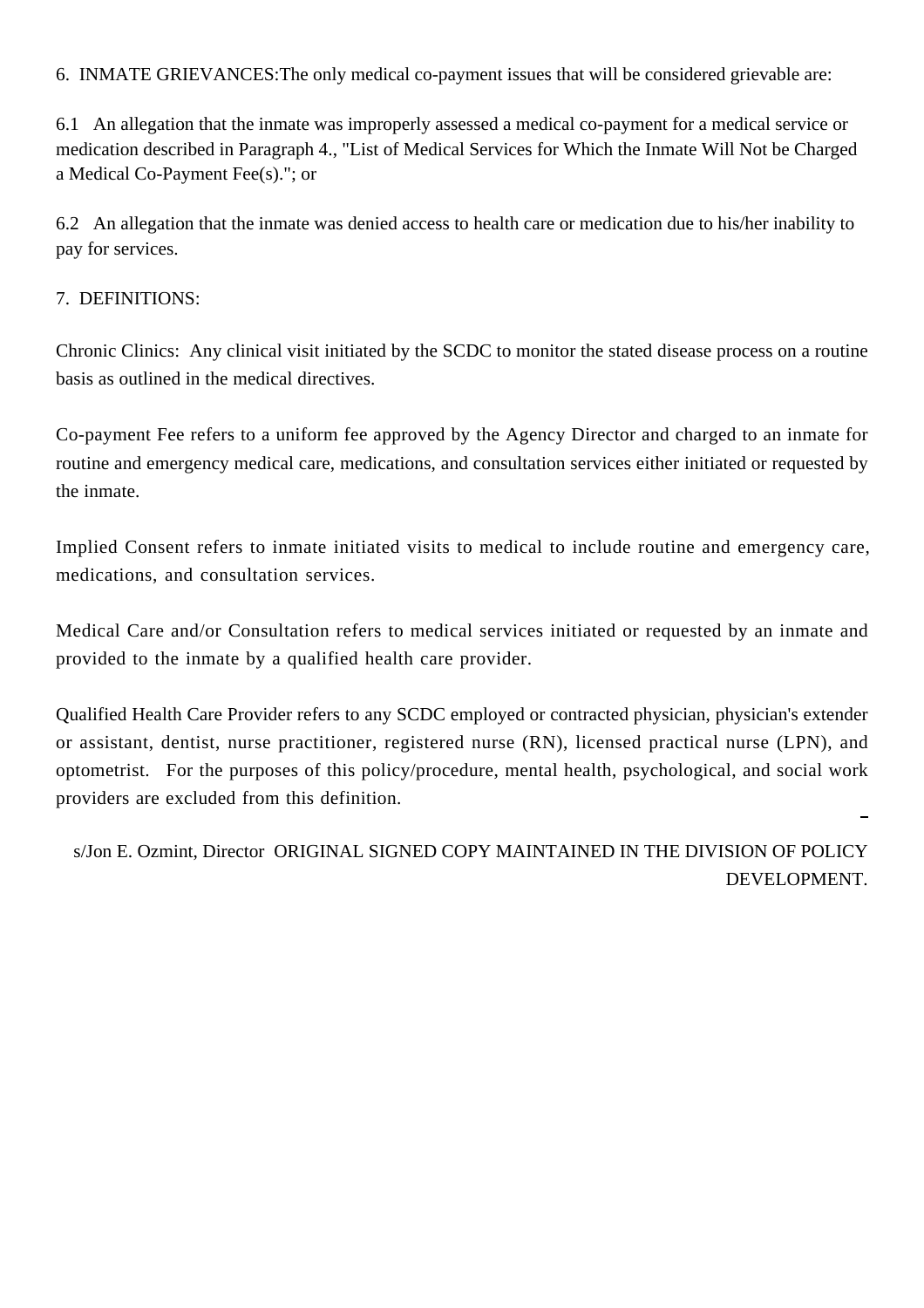|                             | 2.2 Inmates         |
|-----------------------------|---------------------|
|                             | should not be       |
|                             | denied or           |
|                             | refused access to   |
|                             | health care         |
|                             | services because    |
|                             | s/he has            |
|                             | insufficient        |
|                             | funds to pay the    |
|                             | medical co-         |
| 1.2.2 Inmates               | payment fee. (4-    |
| will be informed            | ACRS-4C-01, 3-      |
| of the                      | 4331, 4-4435)       |
| procedures                  |                     |
| necessary to be             | 3. LIST OF          |
| followed to                 | <b>MEDICAL</b>      |
| access health               | <b>SERVICES FOR</b> |
| care services and WHICH THE |                     |
| of co-payment               | <b>INMATE WILL</b>  |
| fees during                 | <b>BE CHARGED</b>   |
| inmate                      | A MEDICAL           |
| orientation                 | <b>CO-PAYMENT</b>   |
| provided during             | $FEE(S)$ :          |
| the reception and           |                     |
| evaluation                  | 3.1<br>Dental       |
| process.                    | Services: Co-       |
| <b>Institutions will</b>    | payment fees        |
| provide the same            | will be charged     |
|                             |                     |
| information to              | for any dental      |
| inmates during              | treatment           |
| institutional               | initiated or        |
| orientation.                | requested by an     |
|                             | inmate to           |
|                             | include, but not    |
|                             | limited to, each    |
|                             | restoration,        |
|                             | extraction,         |
|                             | examination,        |
|                             | cleaning, root      |
|                             | canal, surgical     |
|                             | removal of an       |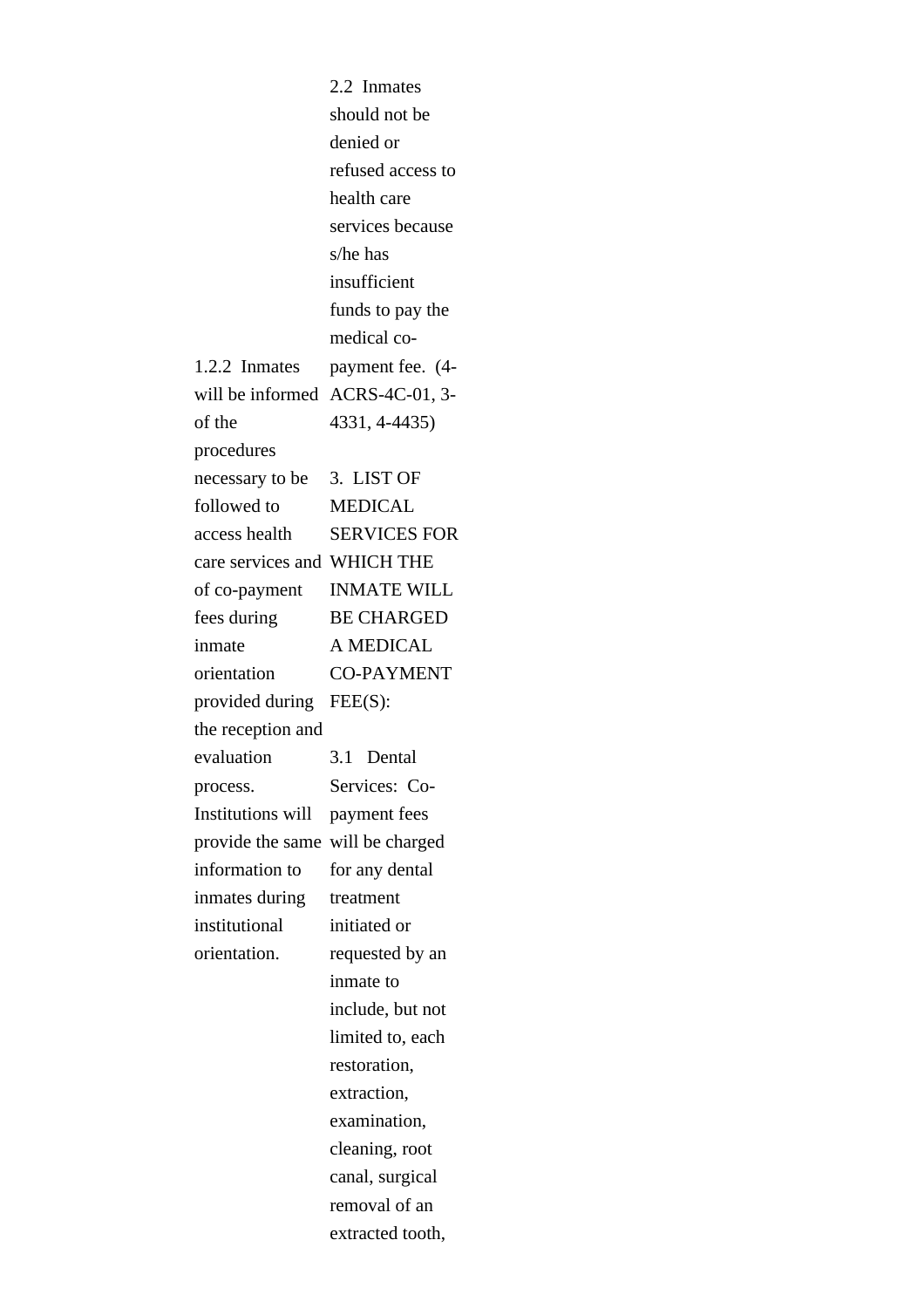other minor surgery, and adjunctive procedure(s) such as occlusal adjustments, denture adjustments, or in-house denture repair/alignment. Inmates will be charged a copayment fee for any medications prescribed by the dentist. 3.2 Medical and Optometrist Services/Consult ation: Copayment fees will be charged in any instance in which the inmate initiates or requests any routine or emergency medical care or consultation, to include, but not be limited to sick call requests.

3.3 All inmates incarcerated in any SCDC facility will be charged a copayment fee for prescribed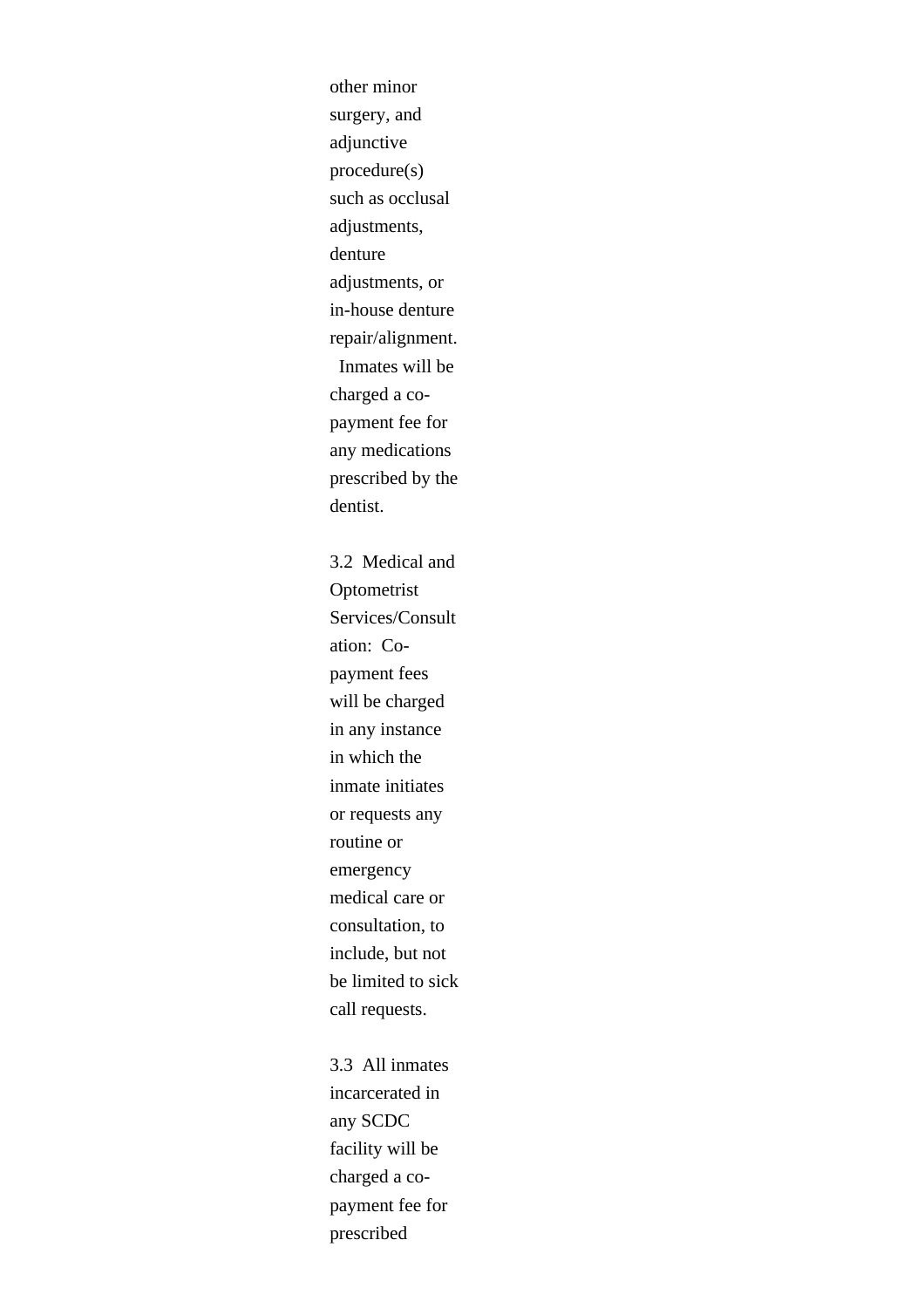medications. (See Paragraph 4.11 for an exception to medication copayment charges.) The approval for the initiation of a prescription copay was granted during the 2003 legislative session of the South Carolina General Assembly. The South Carolina Department of **Corrections** recognizes that the implementation of a prescription co-pay will not diminish the Agency's responsibility to provide inmates necessary medication. The Agency will continue to provide all chronic medications regardless of the inmate's financial ability. Under no circumstances will an inmate